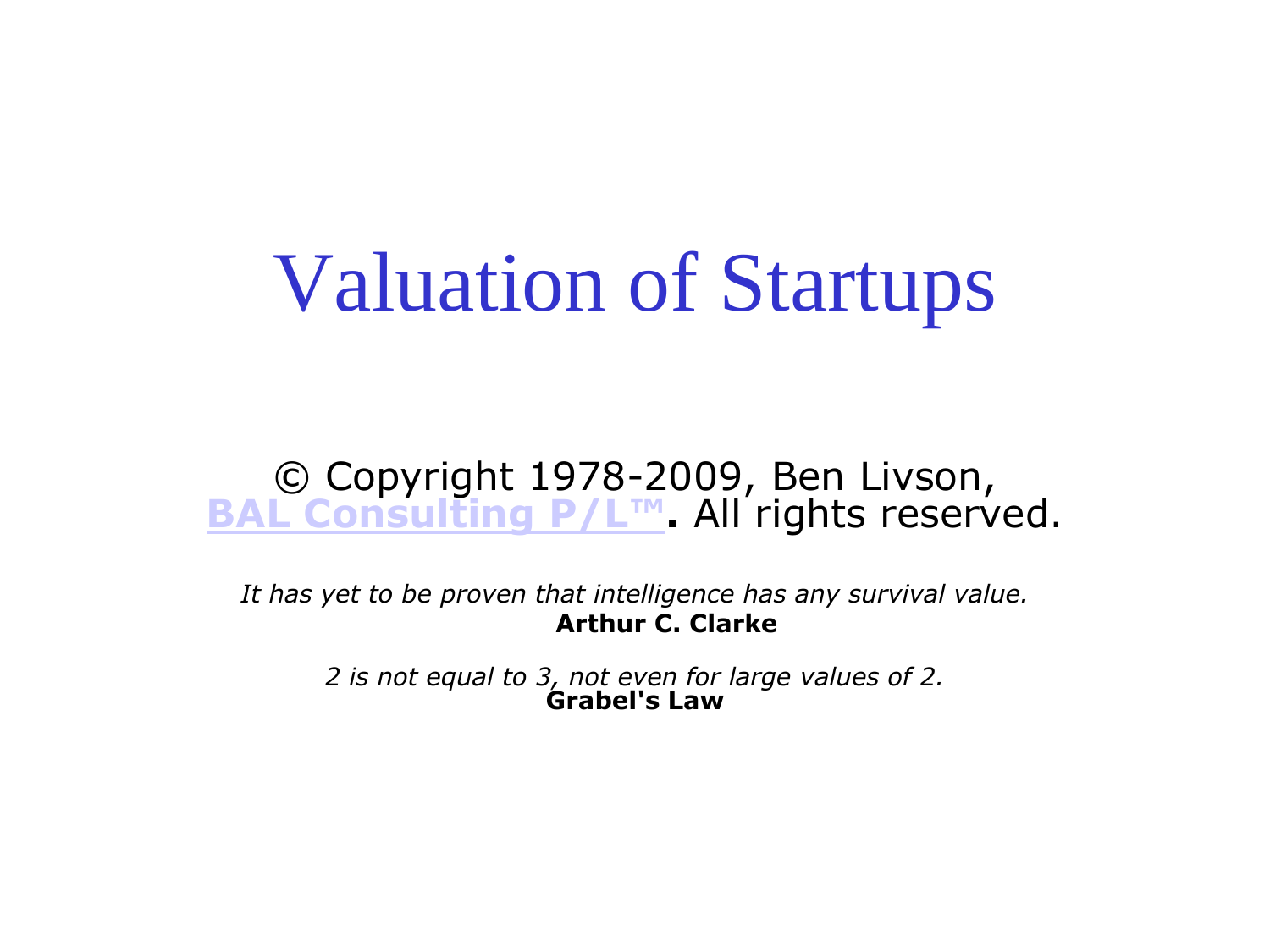## On True Entrepreneurs

- A true entrepreneur does not need capital:
- HP started with \$538 in 1938, Microsoft & Apple capital was \$5000 in the 1970s
- DEC-Gen Doriot \$70K 1957-> \$350m 1971
- All you need is a customer
	- Paul Allen on Microsoft IBM
	- Mail Order UPS in the USA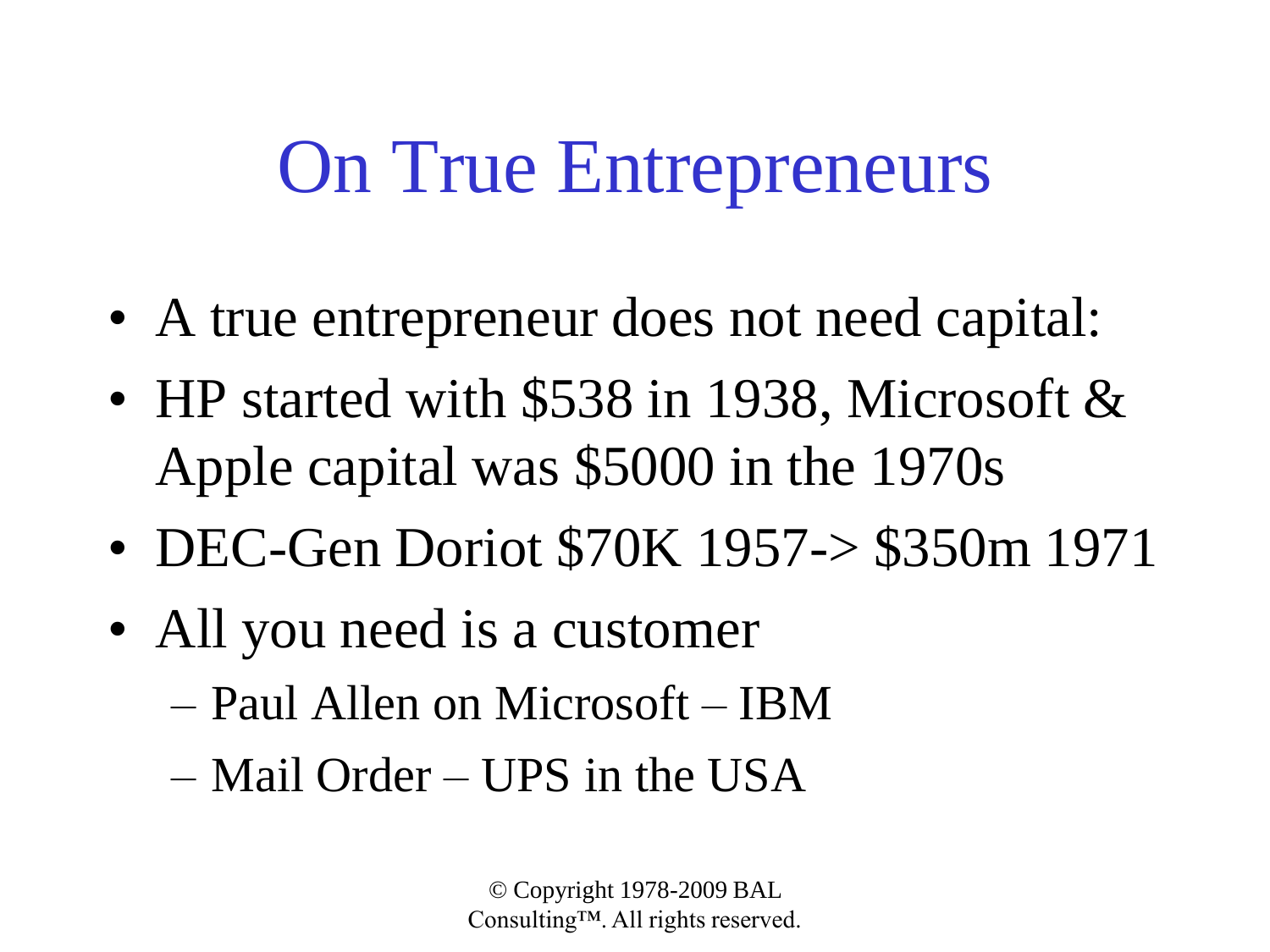#### No Investor – No Value

- Liquidation value  $=$  net assets  $-$  full liabilities
- Most companies have net nil or negative value. Assets are realized at a fraction but liabilities have to be paid out in full.
- Build your value by:
	- Get investment prove yourself to investors
	- Build a track record of financial performance
	- Exit by Private Trade Sale or Public Listing
	- The real company value only known at exit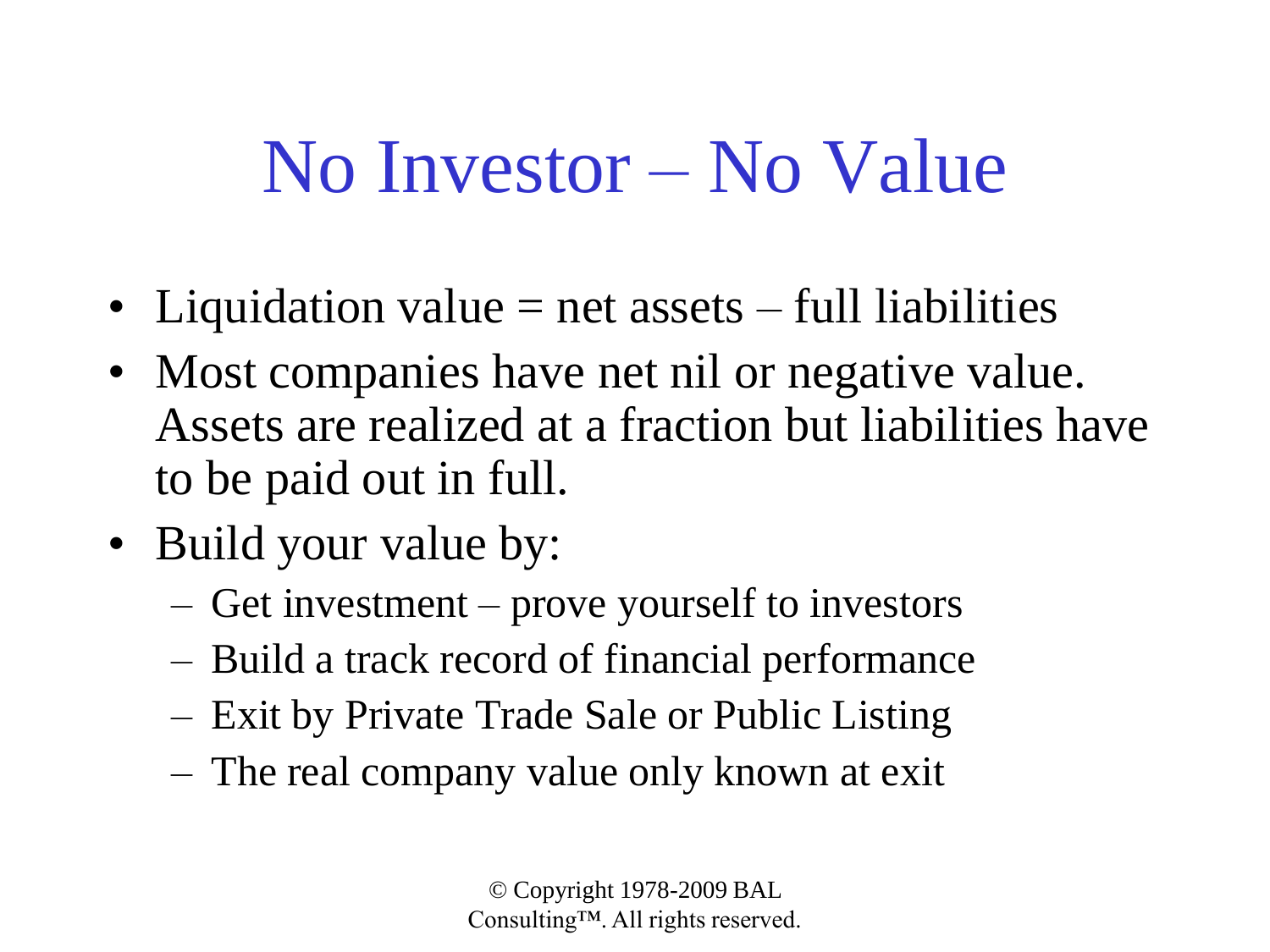## Progression of Investors

- Founders: keep records & ensure legal separation
- Family, Friends & Fools
- Doctors & Dentists
- Angels
- Lead Venture Capitalist
- Other  $VCs \rightarrow due$  diligence by referral
- Government Funding
- Warning: syndicate to keep no of shareholders<10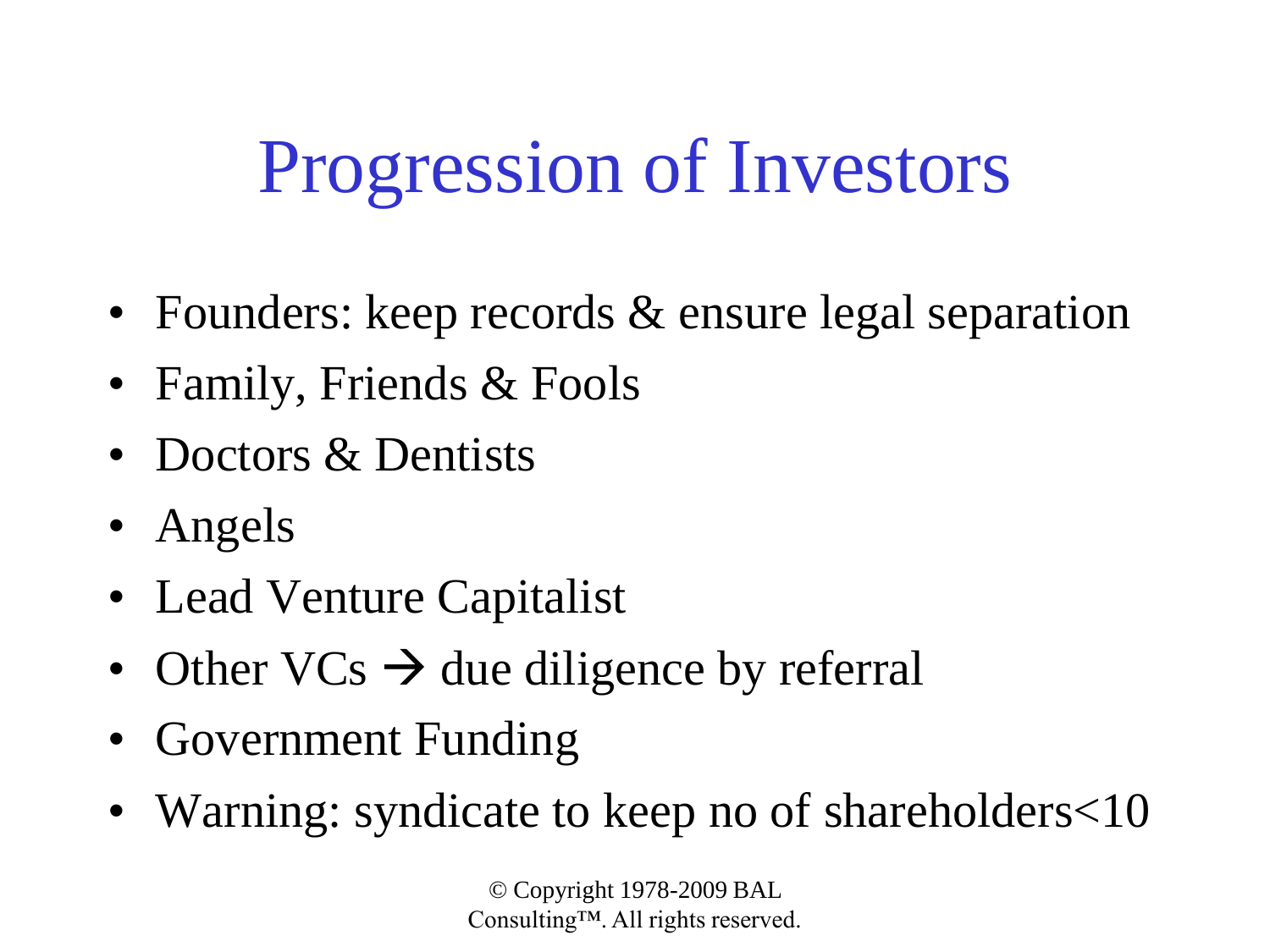# Stage Definition

- Seed
- Startup
- Early Stage
- Expansion
- Management Buy-Out/Mature/Exit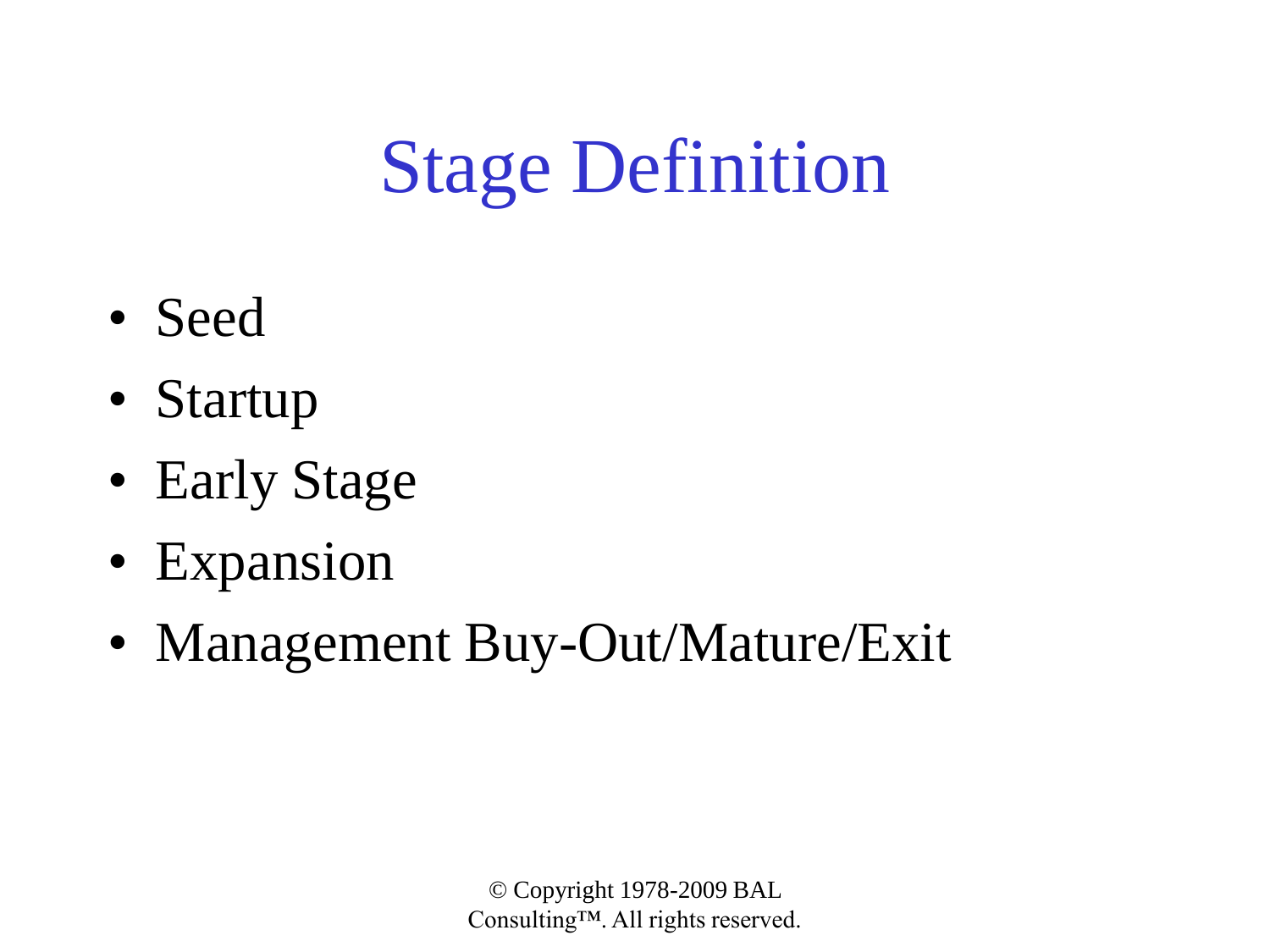# Exit Strategy @Silicon Valley

- 20,000 enterprises
- 15,000 16,000 fail (75%-80% failure rate)
- 3,000 4,000 trade sales  $(15\% 20\%)$
- 300 NASDAQ IPOs (<2% make it to IPO)
- IPO strategies
	- Immediately founders known in industry
	- After proven financial performance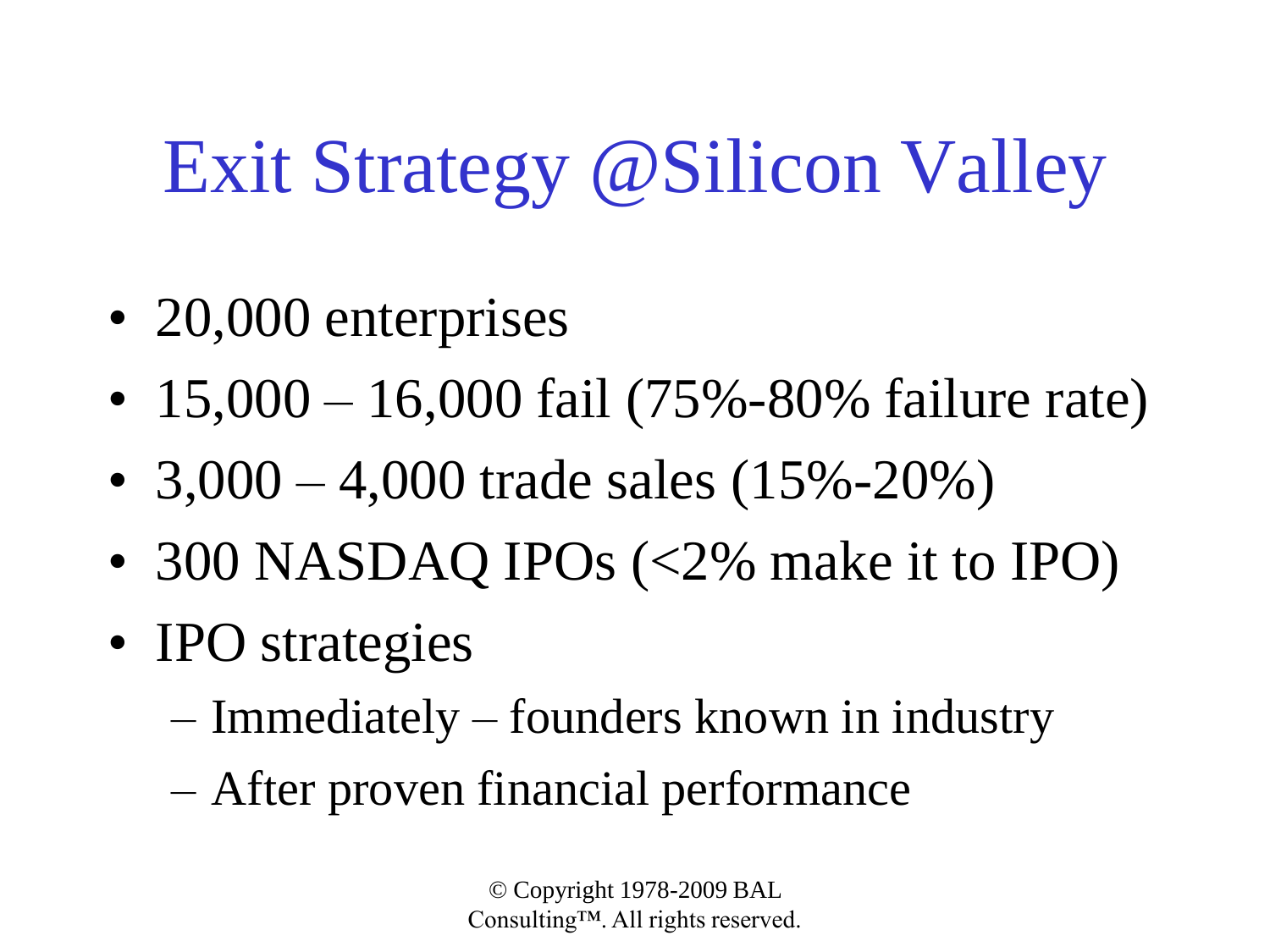# Approaches to Valuation

- 1. The **market approach** comparative – suitable when value yet another dot.com;
- 2. the **income approach** recognizes future earnings by calculating the present value of projected cash flows at a reasonable present value discount rate.
- 3. and the **asset-based** approach results in the lowest valuation based on expenditure.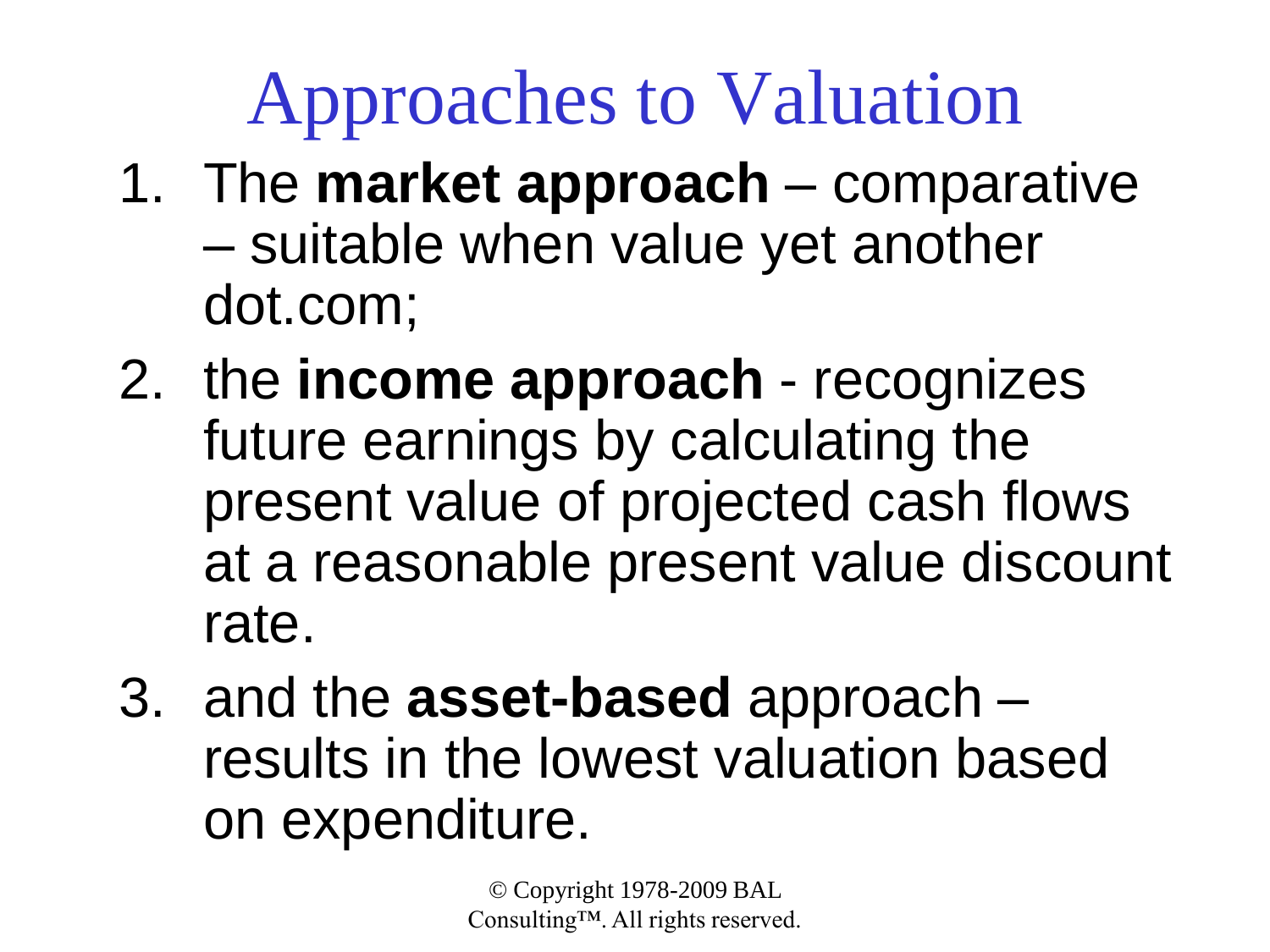## Valuation Jargon

- **1. Financing Round**: Seed, First, Second, Third, Mezzanine and IPO
- **2. Pre-Money Valuation:** post-money valuation of a company at a financing round minus the amount raised at that round.
- **3. Step-Up in Value:** increase in pre-money valuation between two financing rounds e.g.  $$10m/$2m = x5$
- **4. Return on Capitalization (ROC):** annualized change, or growth, in pre-money market capitalization between two rounds.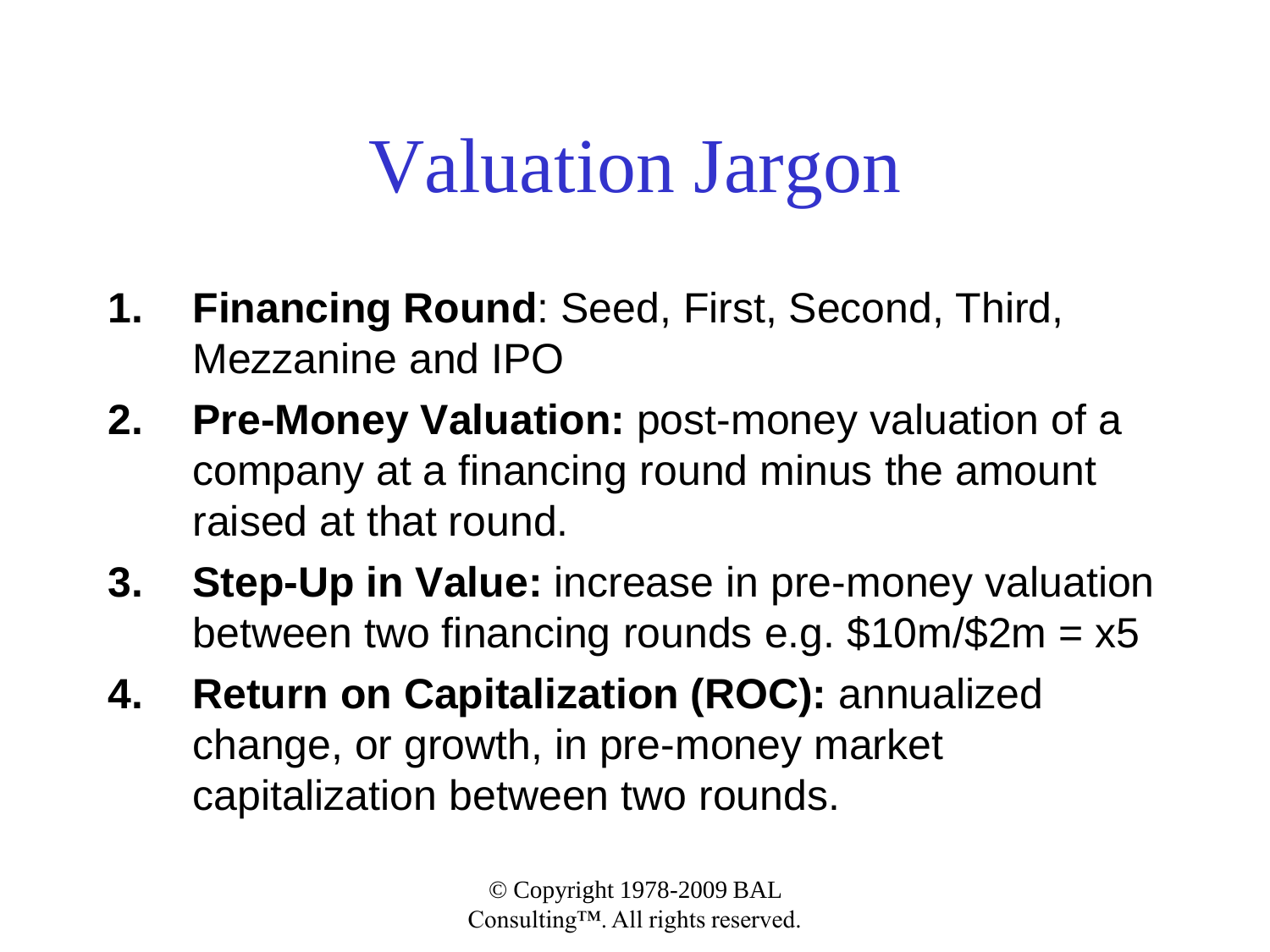## Valuation Dilemma

- Economic Profit = Invested Capital x (ROIC  $-$ Opportunity Cost of Capital)
- How do you forecast ROIC when a startup has no revenue, next to nil physical assets, good will as premium on valuation and IP?
- Partial answer: V&V measurable milestones
- Minimum ROIC for startups: 40% (30% risk of having to write-off investment altogether)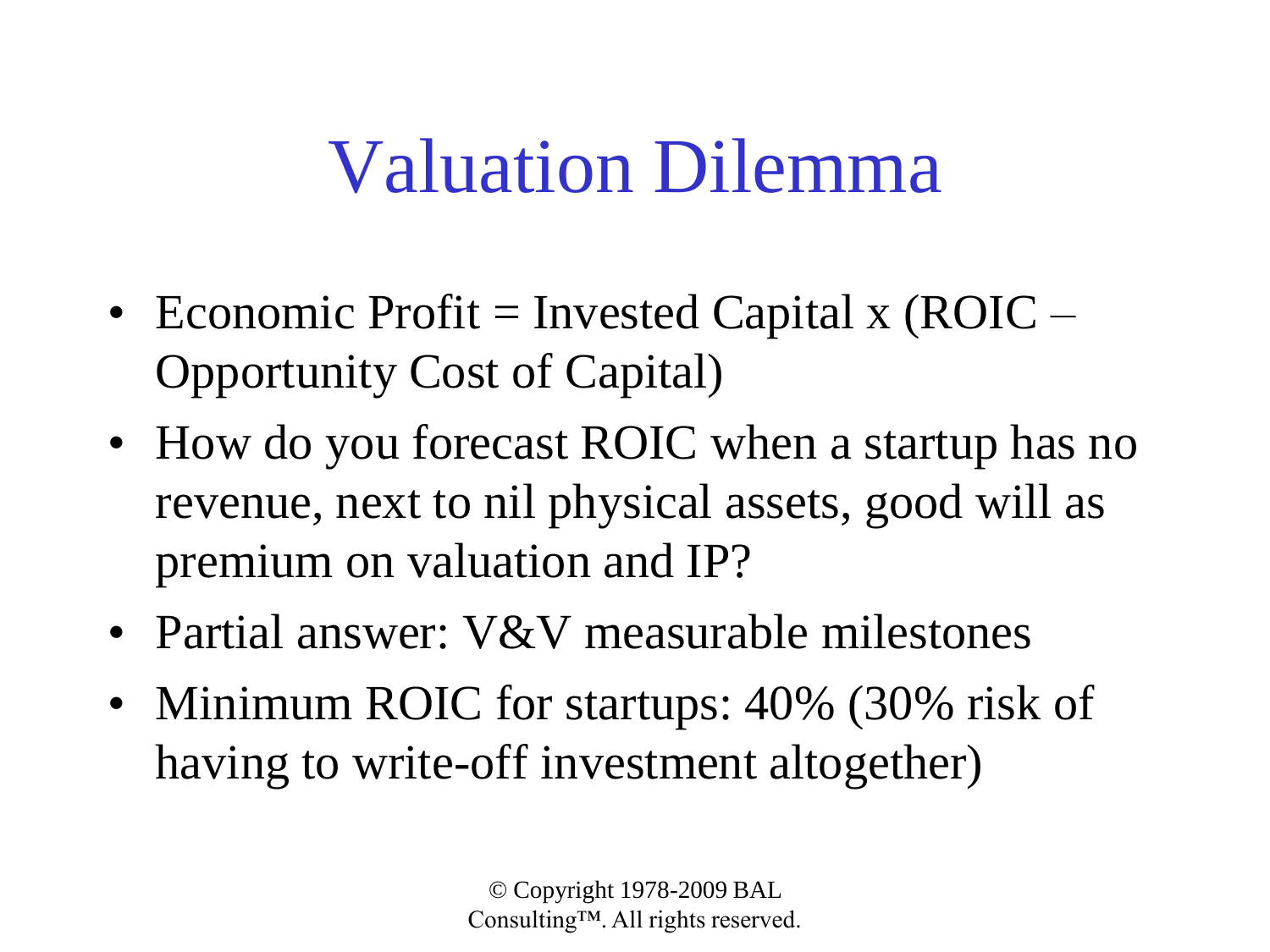# Myths v Reality

- Ideas are worth millions – ideas are an unpaid prerequisite – VCs invest in implemented ideas
- NASDAQ is about dot.coms
- Granted clusters of patents in key markets may be worth millions
- 90% of NASDAQ is about true blue chips with 15+ to 100 years of proven financial performance, years of high profitability and massive protected intellectual property: IBM, AT&T, Cisco, Microsoft, HP, Sun ..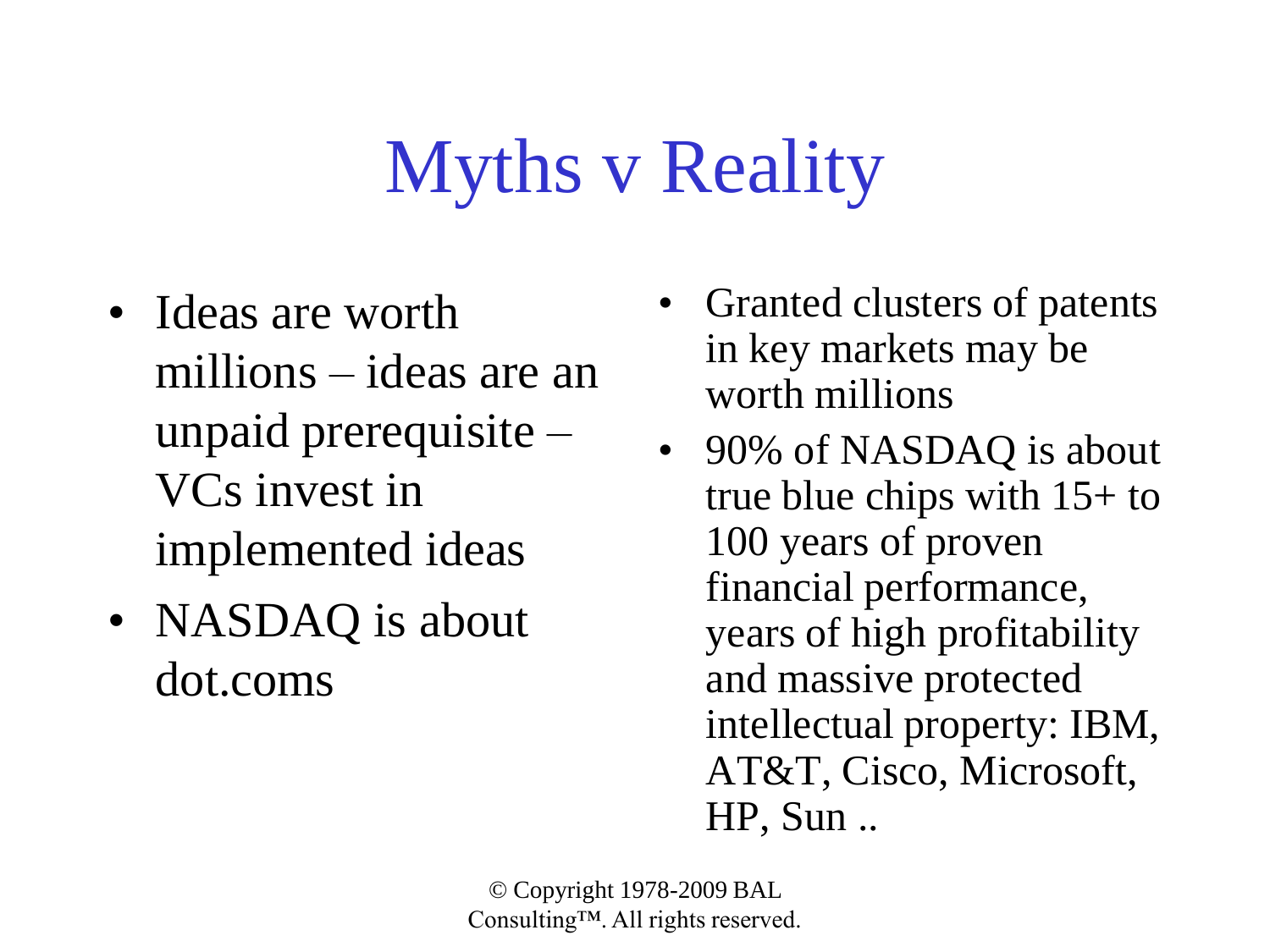# Insight into Patents

- Cost: Provisional  $$2K \rightarrow$  International Search  $$20K \rightarrow$  National Granted  $$30K \rightarrow$  Global \$400K  $\rightarrow$  global cluster of patents \$multi-million
- IP protection is a major business function
- Patents are a CSF for many Australian success stories: Cochlear, ResMed, Orbital Engine and Metal Storm
- Utility required but no Svalue is necessary
- Watch: IP assignment to company & no sharing
- 5+ years provisional  $\rightarrow$  intntl search  $\rightarrow$  pending national  $\rightarrow$  granted national  $\rightarrow$  global cluster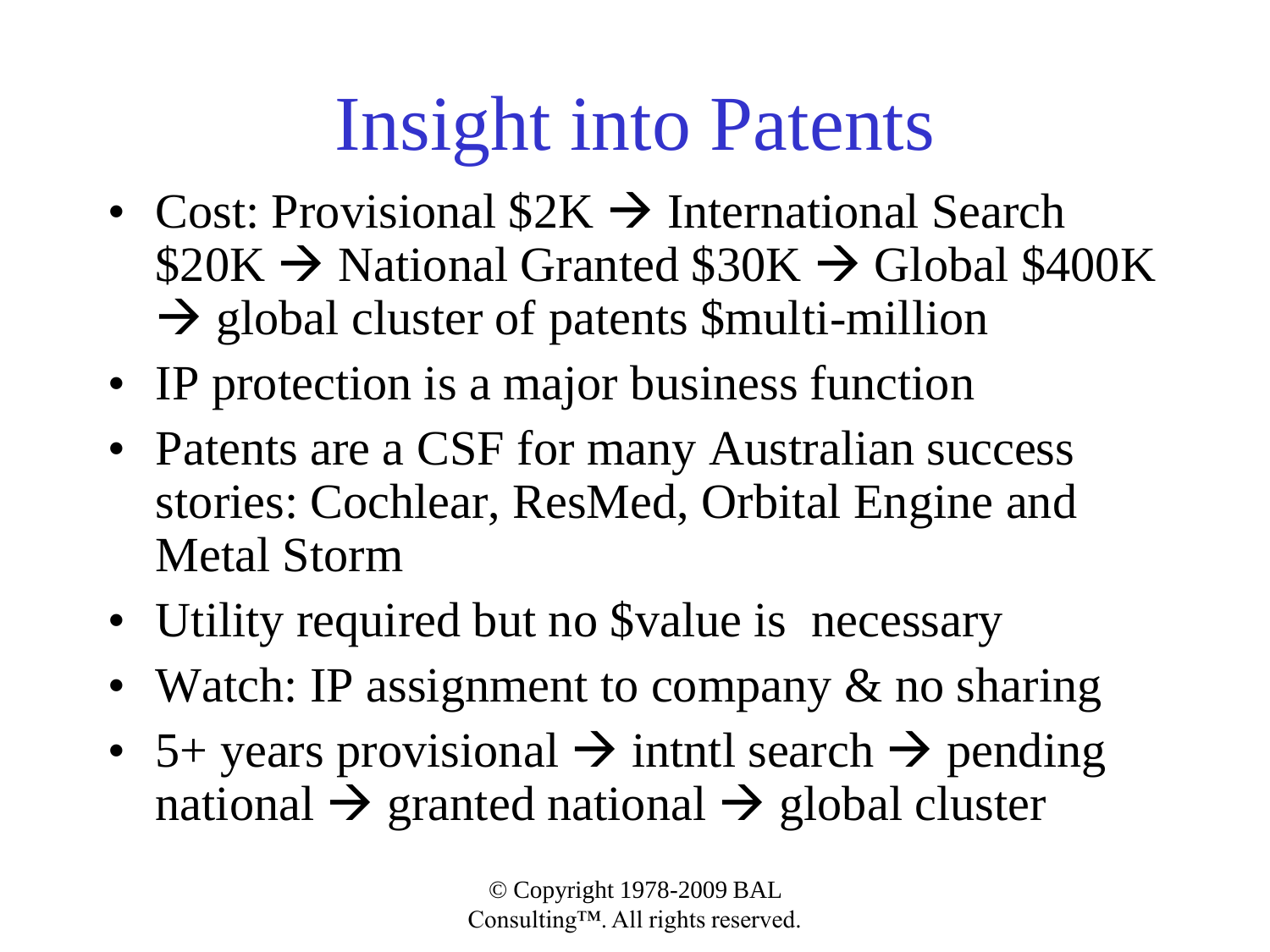# What's behind VC's 20%+ IRR?

- Vast differences in VC performance:
	- A quarter of VCs loose their funds
	- A quarter of VCs barely maintain funds
	- A quarter of VCs gain commercial bank interest
	- A quarter of VCs have 30%+ IRRs
- For each ten investments: 3 Dogs, 4 Walking Dead, 2 Cash Cows and 1 Home  $Run =$  the reason why you are a VC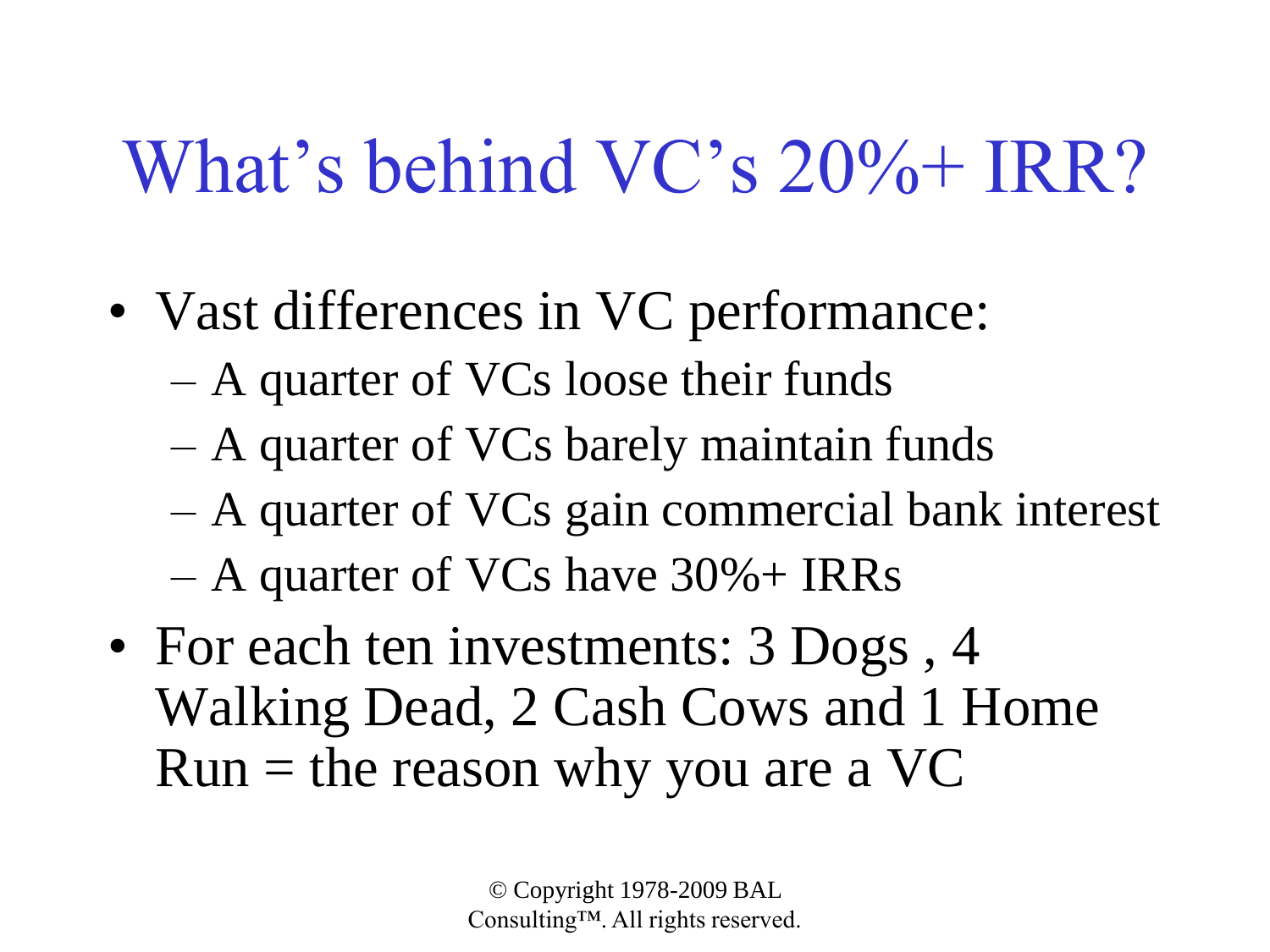#### Bell Mason Diagnostics

By Gordon Bell DEC & Heidi Mason Regis McKenna

When you can measure what you are speaking about, and express it in numbers, you know something about it: but when you cannot express it in numbers, your knowledge is of a meagre and unsatisfactory kind: it may be the beginning of knowledge, but you have scarcely, in your thoughts, advanced to the stage of science.

> -William Thompson, Lord Kelvin 1882-1907) *Popular Lectures and Addresses, 1891-94*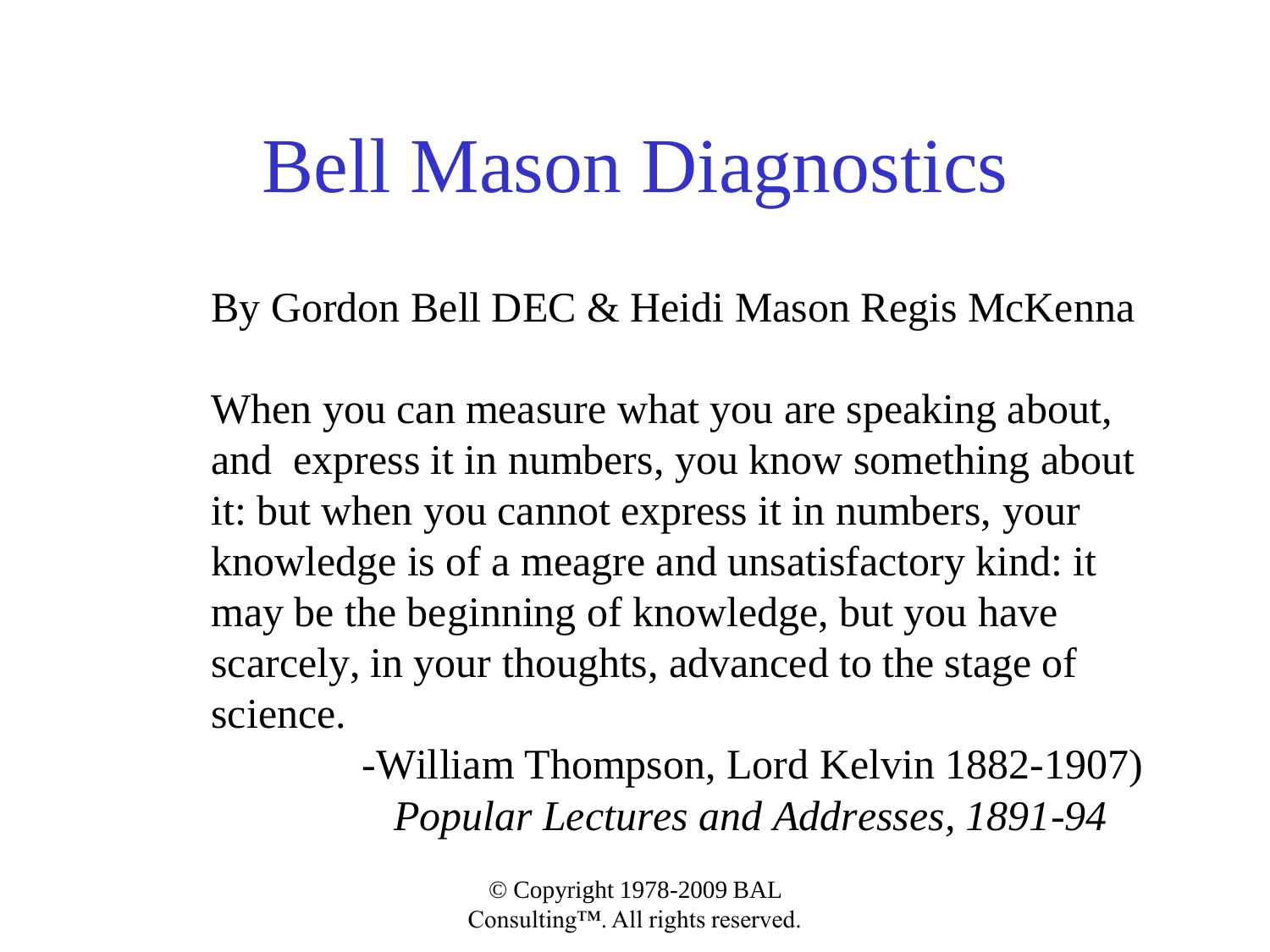### The 4 Elements of Bell-Mason

- The four major elements of the Bell-Mason Diagnostic include:
- 1. The five stages of company growth
- 2. The twelve dimensions that are measured to assess a start-up
- 3. The rules used to evaluate each dimension
- 4. A relational graph plotted against the ideal model for success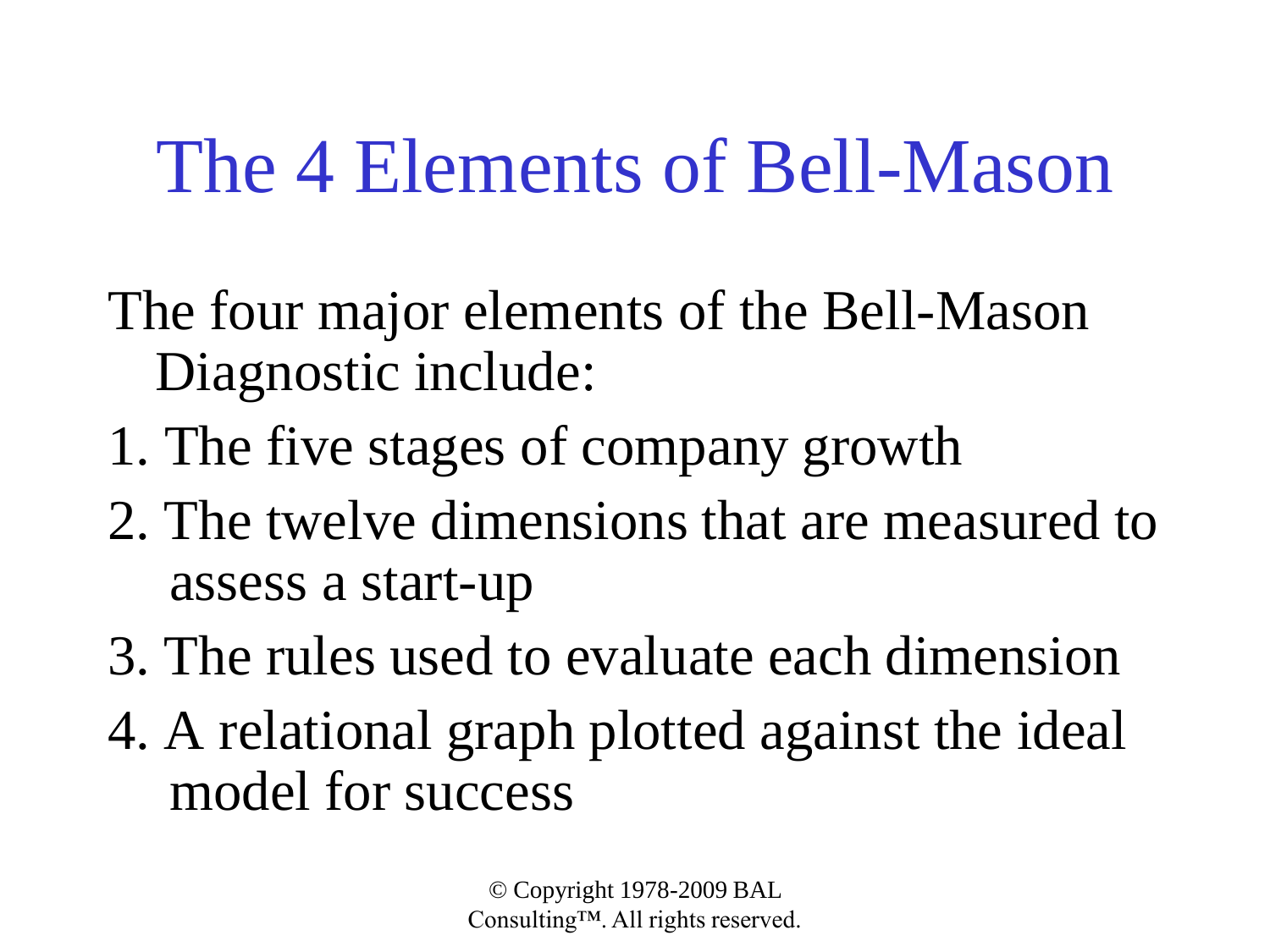## The Twelve Dimensions

- The twelve dimensions are grouped into 4:
	- Technology/Engineering, Manufacturing and Product
	- Business plan, Marketing and Sales
	- CEO, Team and Board of Directors
	- Cash, Finance-ability and Operations/Control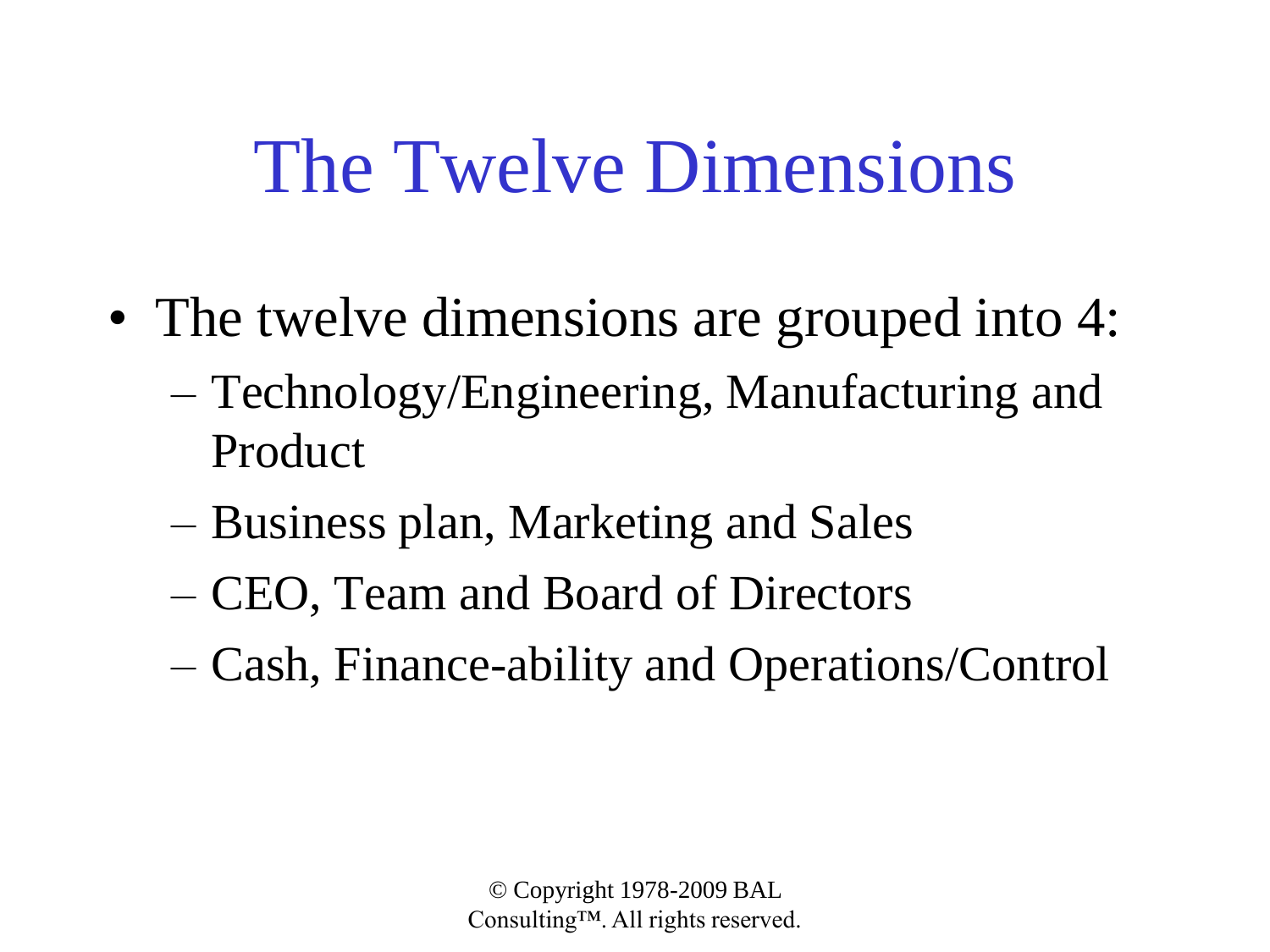## Bell-Mason Dimensions - Stages



Consulting™. All rights reserved.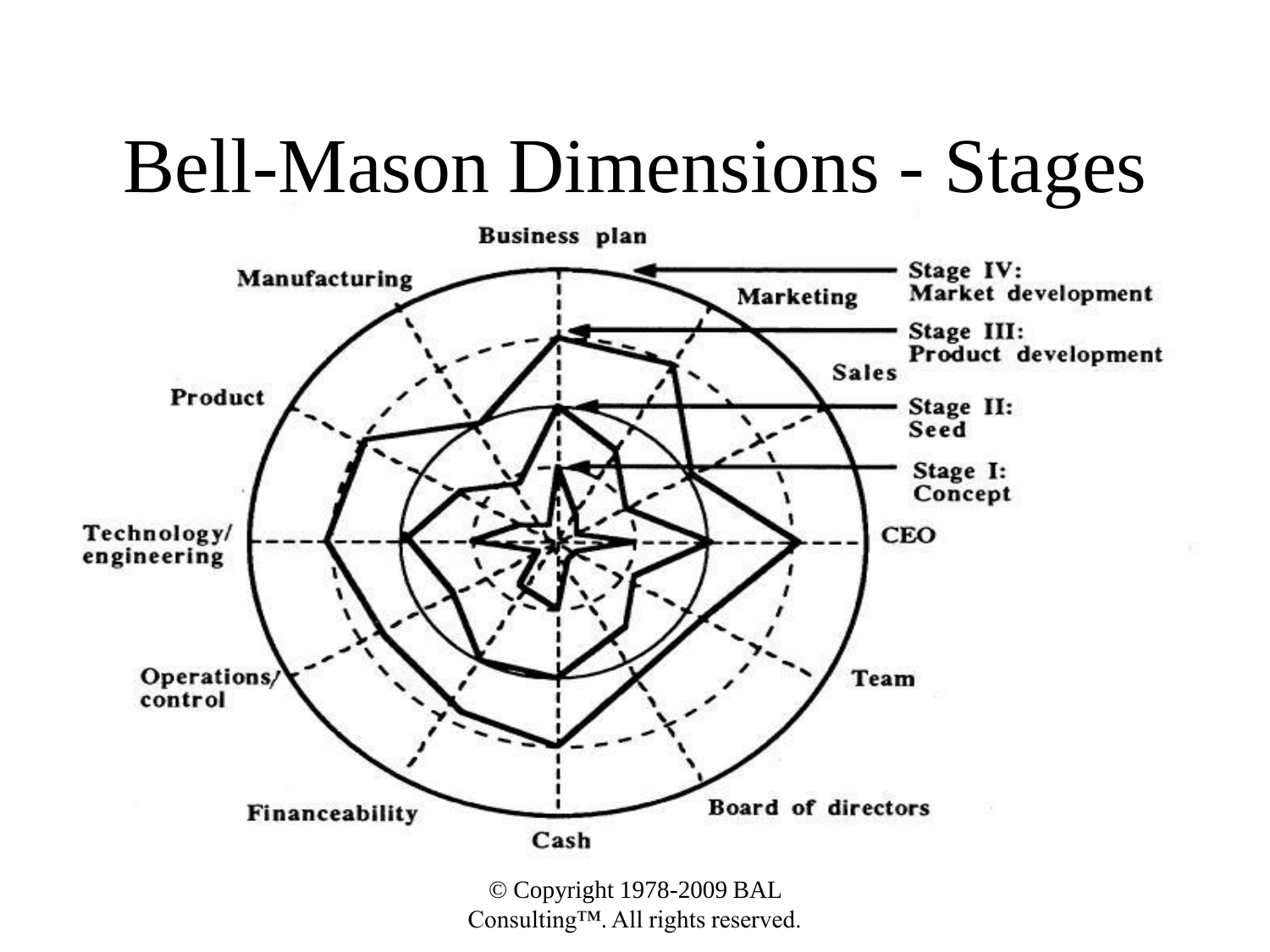

Figure 10-3. Flowchart of the Stages of Growth for a Start-up, Including the Criteria for Moving Among the Stages.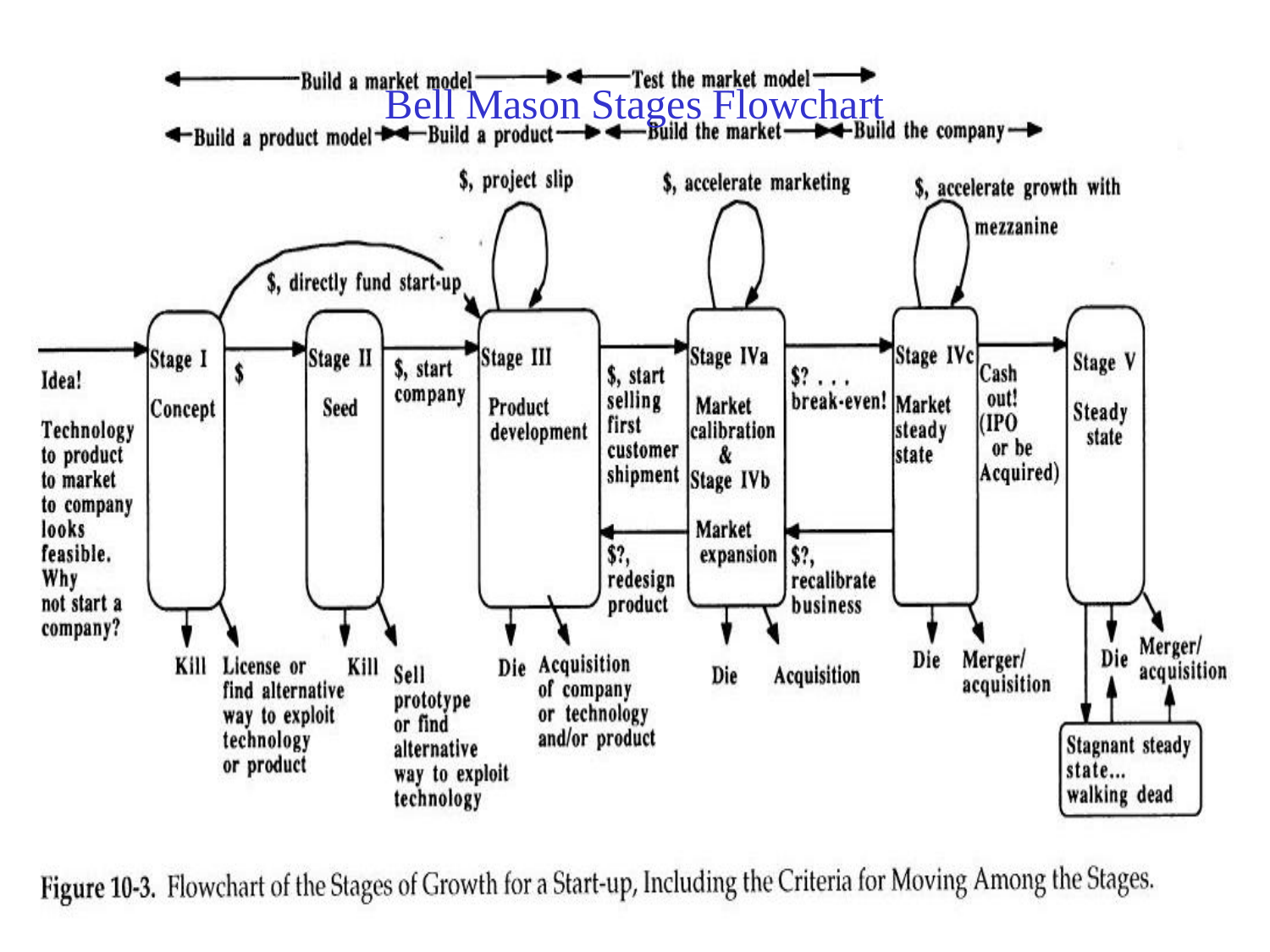#### Process

- 1. Approach
- 2. Offer
- 3. Need
- 4. Claims
- 5. Due Diligence
- 6. Key Terms
- 7. Negotiation and Deal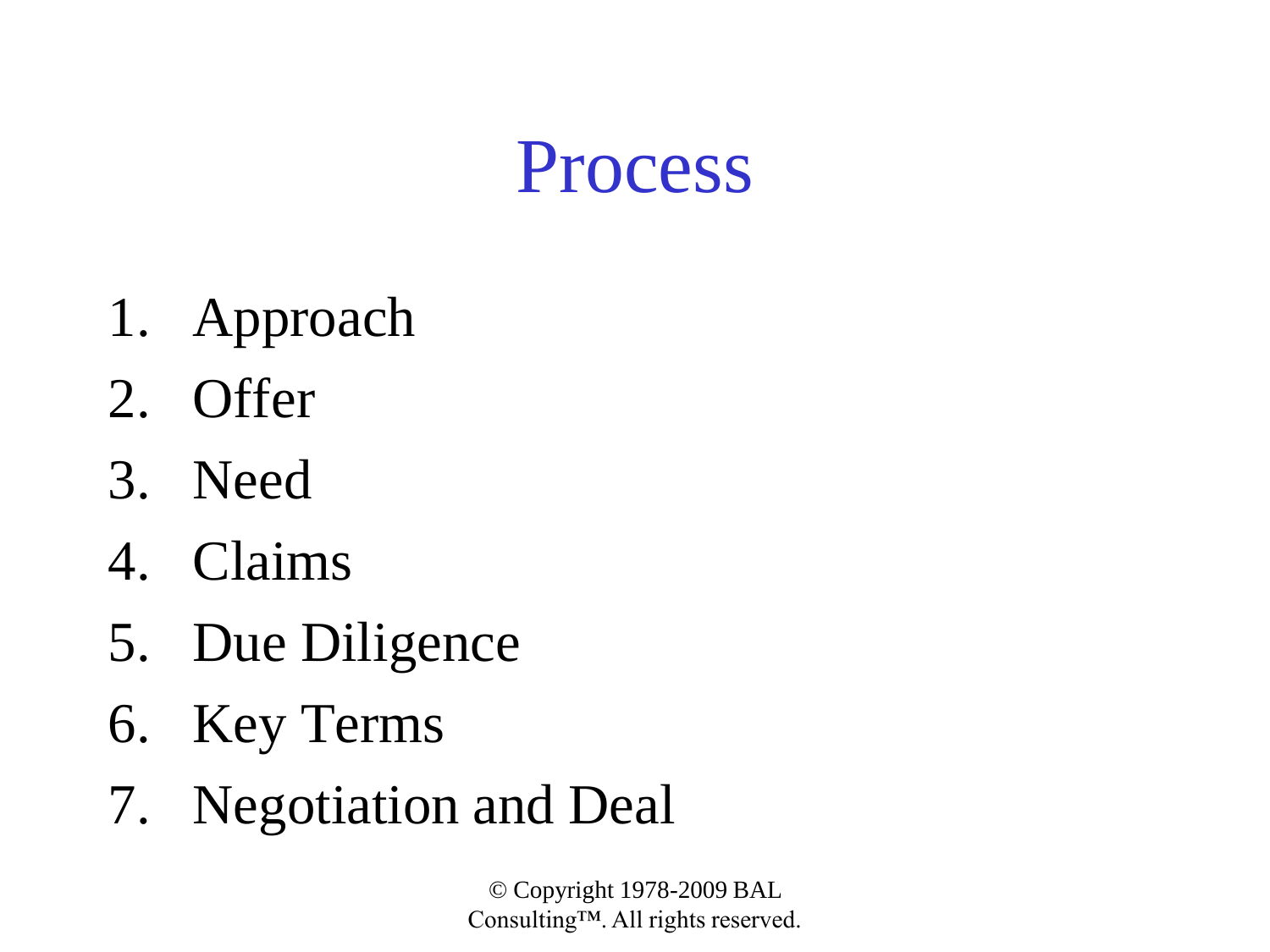# Approach

- Best startups are approached
- Passive 2nd Board Advertising: ASX e.m .. IPO.com
- Conferences as pickups for date
- Well promoted sophisticated web-sites
- Universal Law of  $\leq 6$  Degrees of Separation
- Do your homework: no unsolicited approaches
- More than 90% of proposals rejected on approach and many due to primitive approach
- Thorough analysis of your investor(s) is critical before you make your 1st move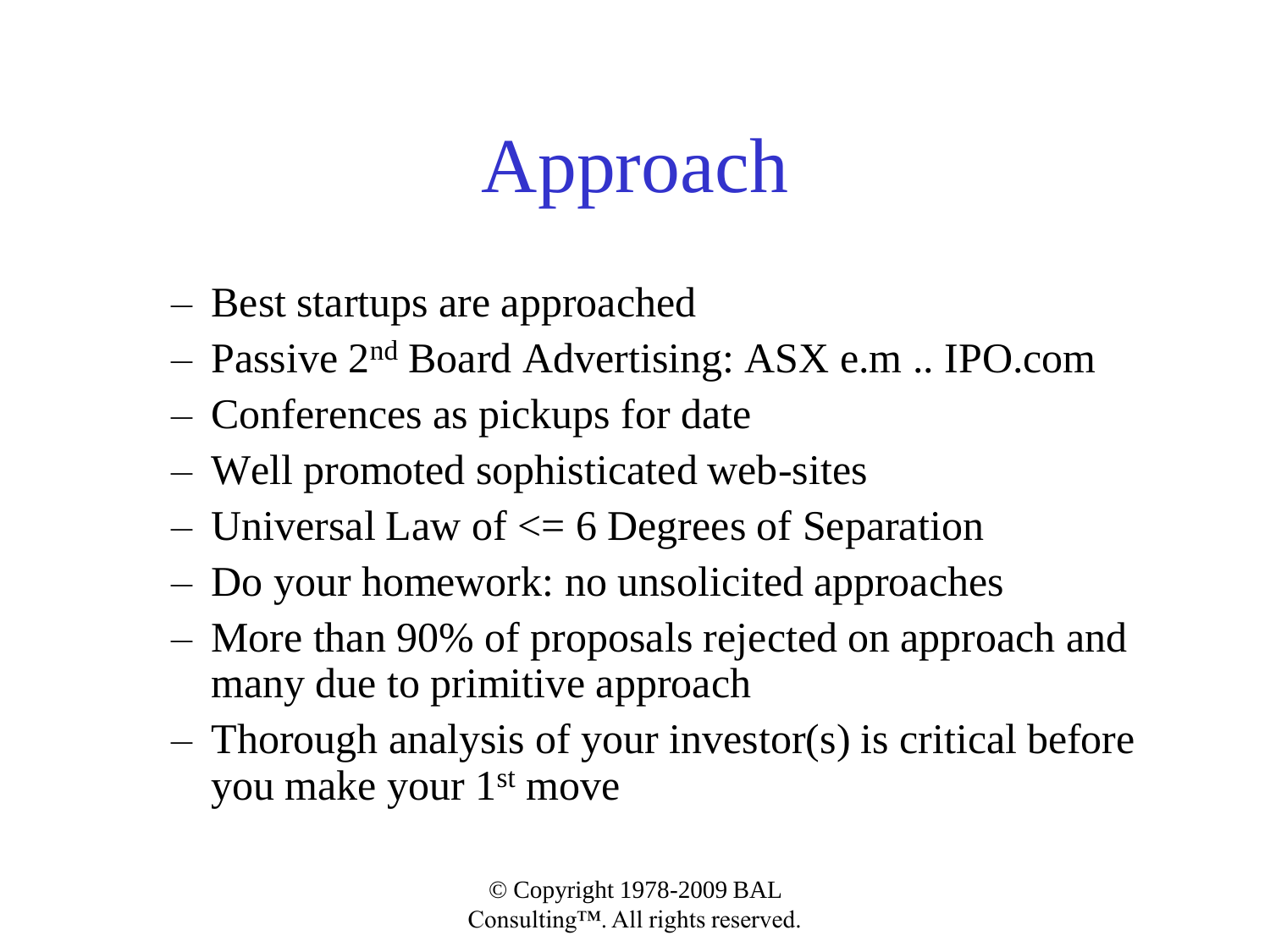## **Offer**

- Presentations meet the key people
- NDA+schedule, business plan & financials
- Quality and timeliness of obtaining an upto-date Information Memorandum
- VC's level of good will is very high at the beginning and decreases exponentially over time. Be prepared. You cannot buy time lost
- VCs spend >80% waiting for startups to act.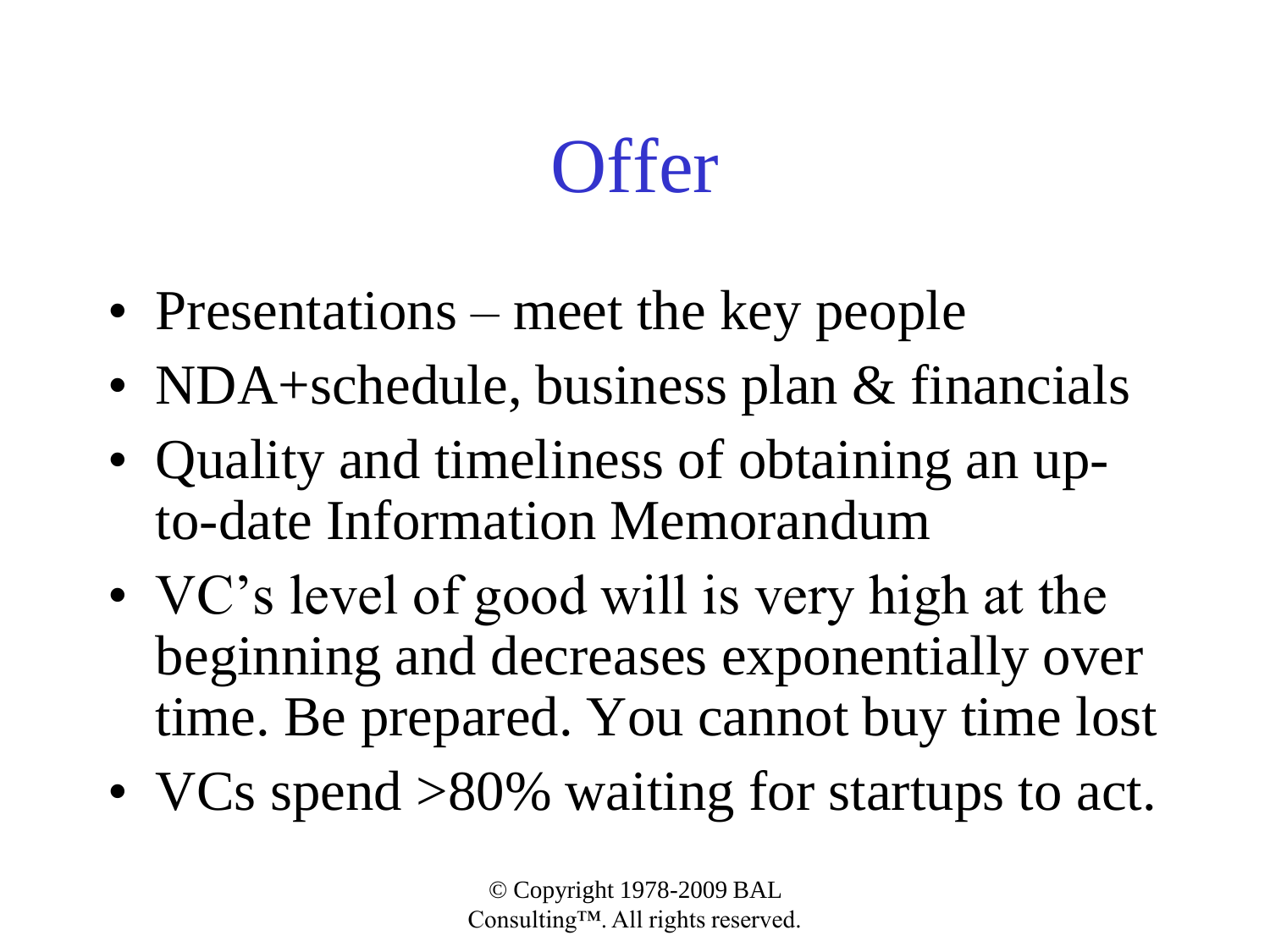### **Need**

- Be specific about the need for investment
- Needs are not questioned at the beginning
- Need determines investment
- Equity = Investment/Valuation
- Lead VC equity  $\approx$  15% and  $\lt$ =50%
- If  $\$\mbox{1m}$  need, valuation => $\$2m$  and <= $\$4m$
- If justified, AusIndustry can match \$ for \$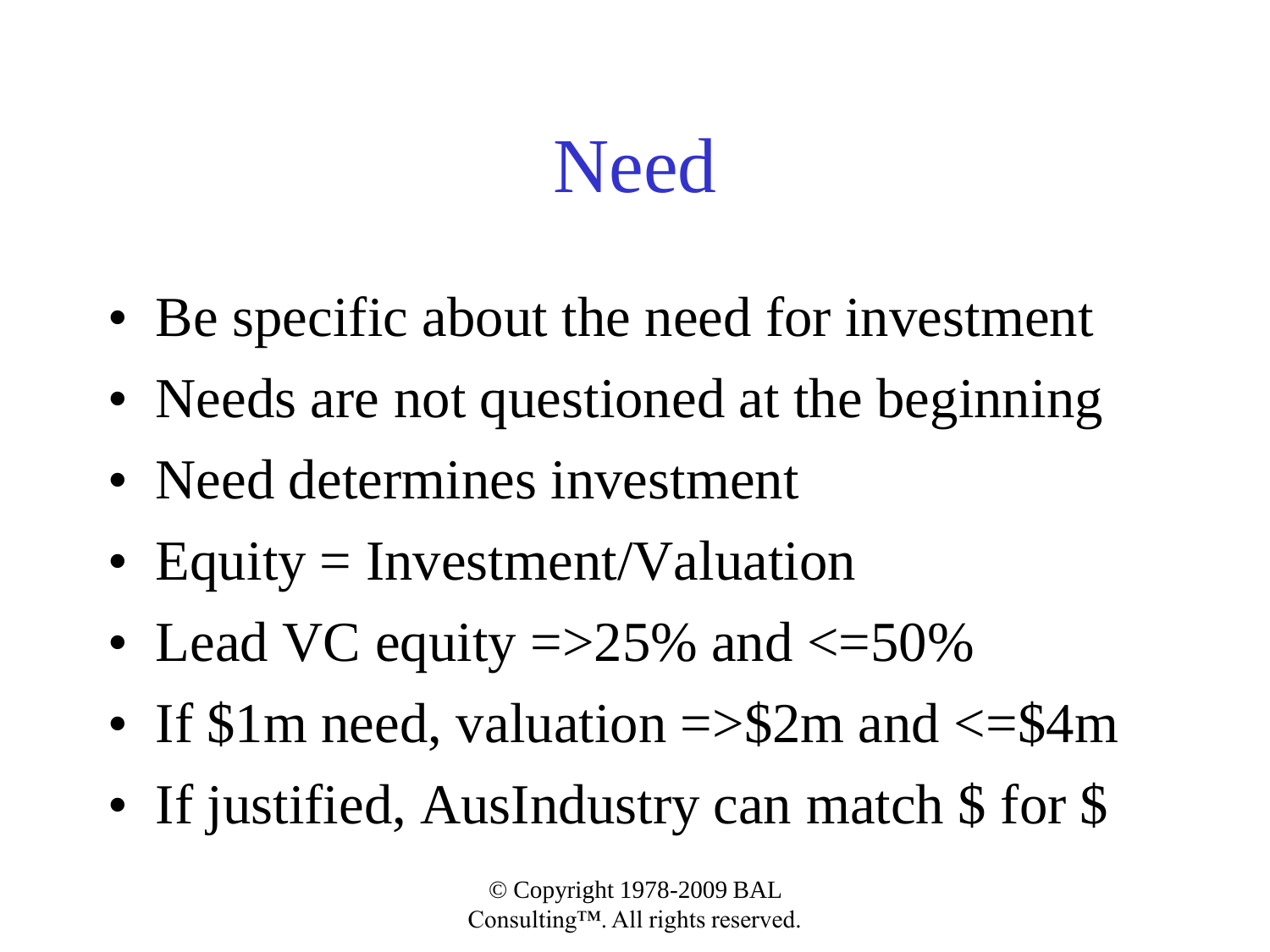## Claims

- Self-critique & integrity are priceless and the only way to build a successful business
- Never refer to a party without naming it
- VCs detest name droppers
- Never make claims that cannot be verified
- Measurable milestones -> payment schedule
- Be careful about forecasting revenue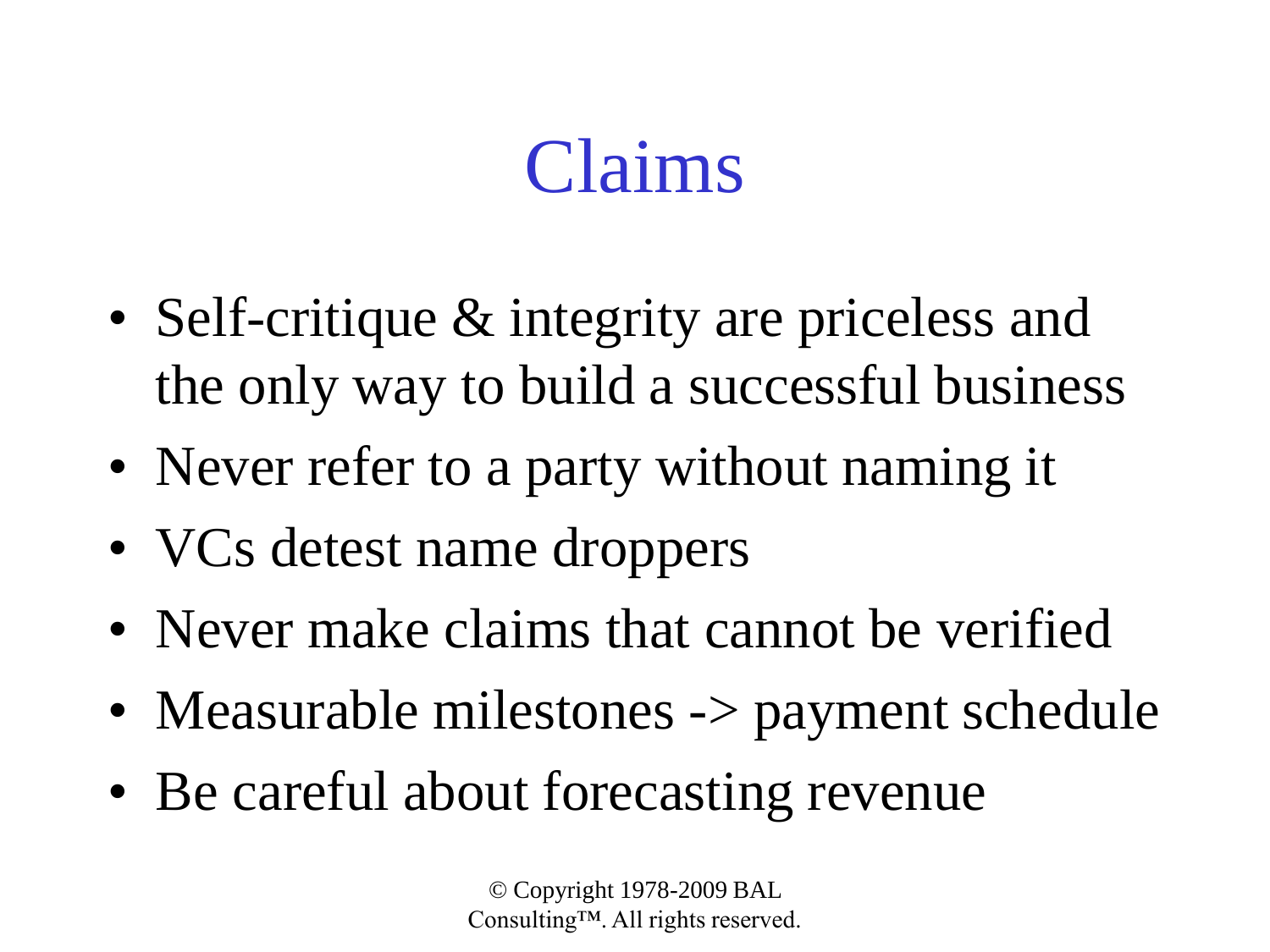# Due Diligence

- Referential due diligence strongly preferred
- 1<sup>st</sup> due diligence is costly & takes time
- Sloppy cooperation is a big warning sign
- DD is about people: key management and advisory group will get reference checked
- Books are usually a no-brainer except for the color of money spent
- Expert opinion: 1 & 2 pass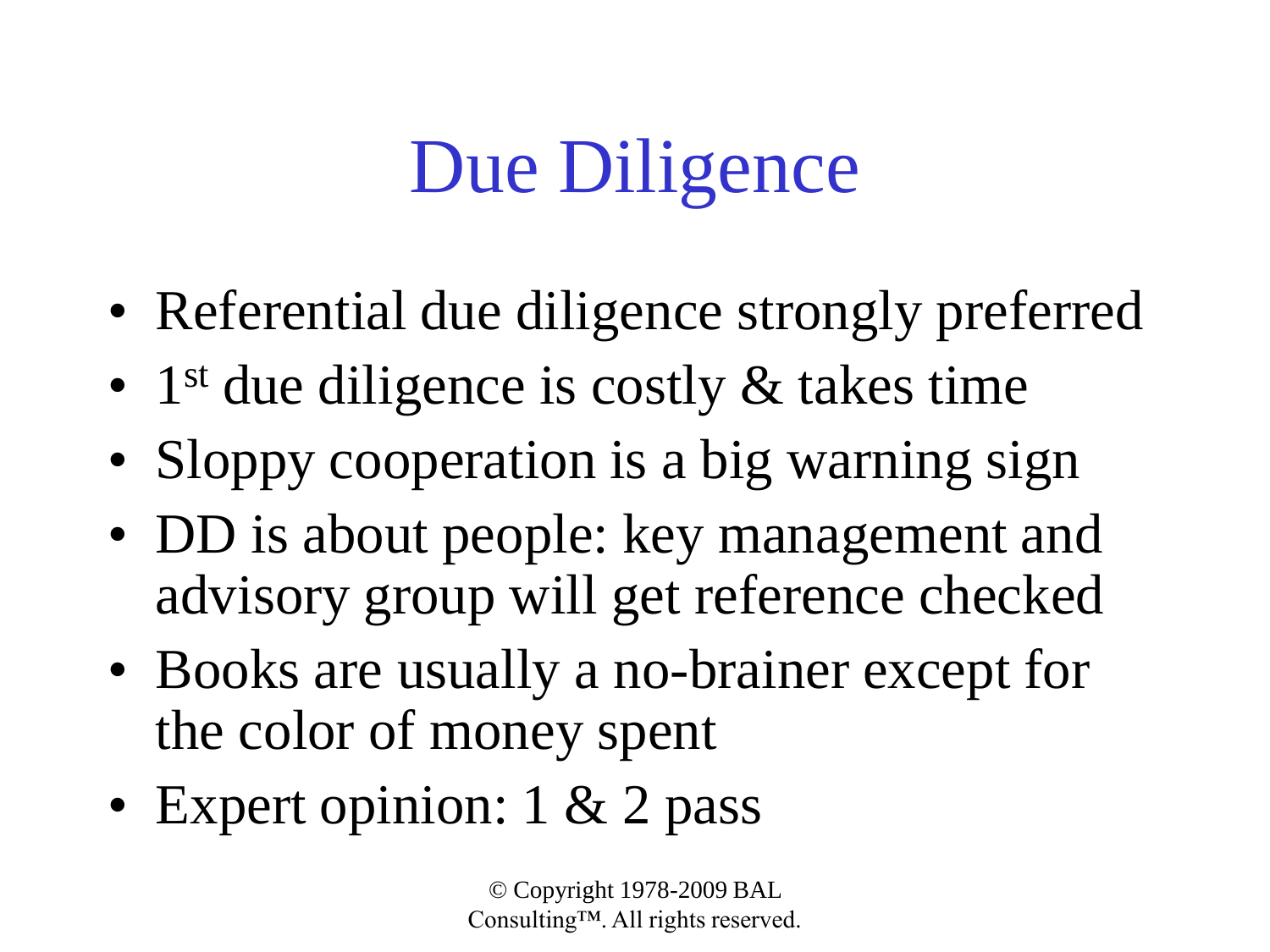# Key Terms

- Board seats, minority protection e.g. veto
- Rights on future capital raisings
- Terms on future finance e.g. anti-dilution
- Payments driven by verifiable milestones
- Handling of undeclared liabilities
- Service contracts
- Exit mechanism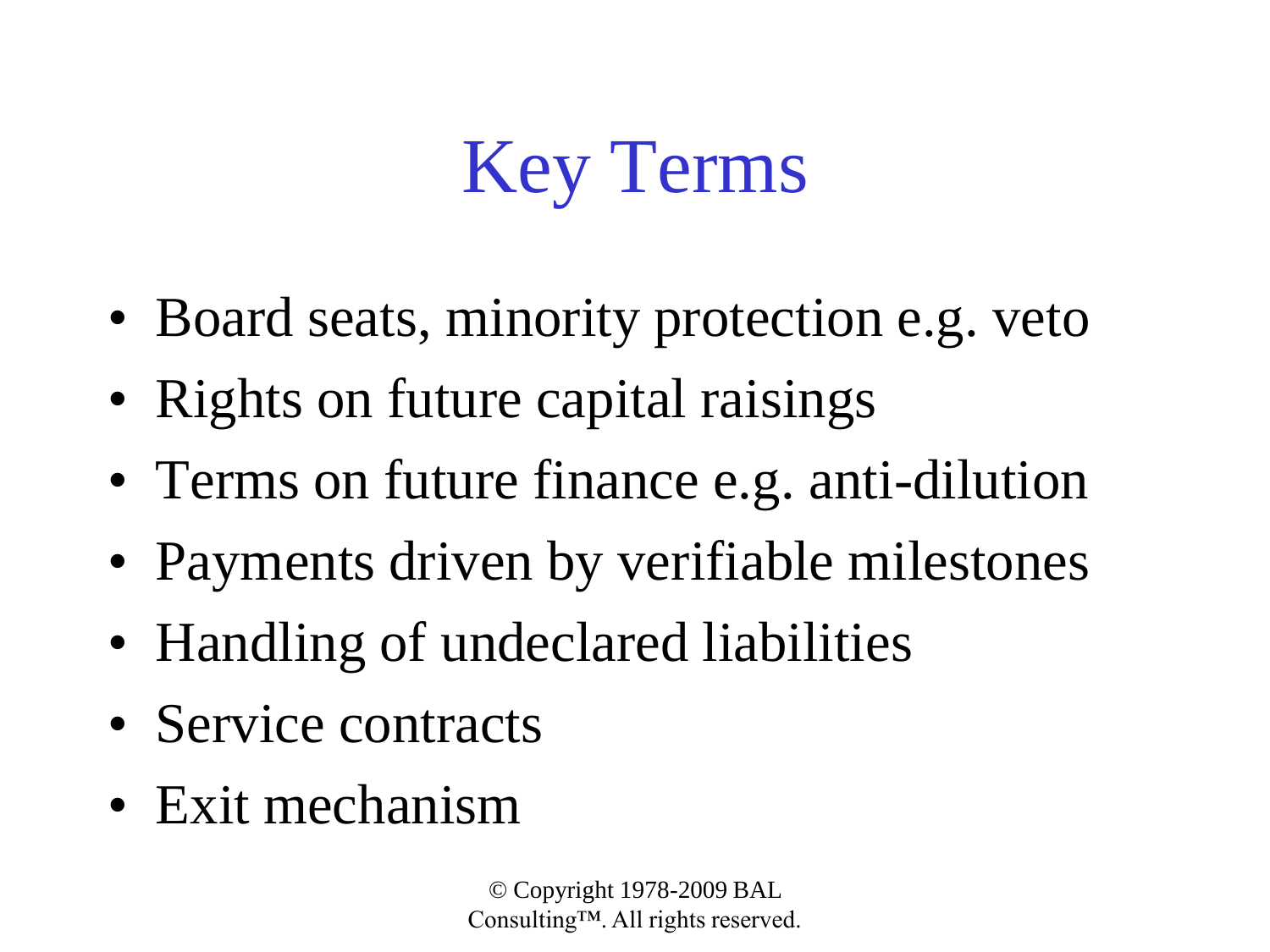## Negotiation & Deal

- VC's 1<sup>st</sup> offer is always the best offer and probably the last offer as well based on 20+ years of experience as an employee and small business
- Negotiation must be less 3 weeks goodwill decreases exponentially over time
- VCs are for a WIN-WIN and have every incentive to offer you a good deal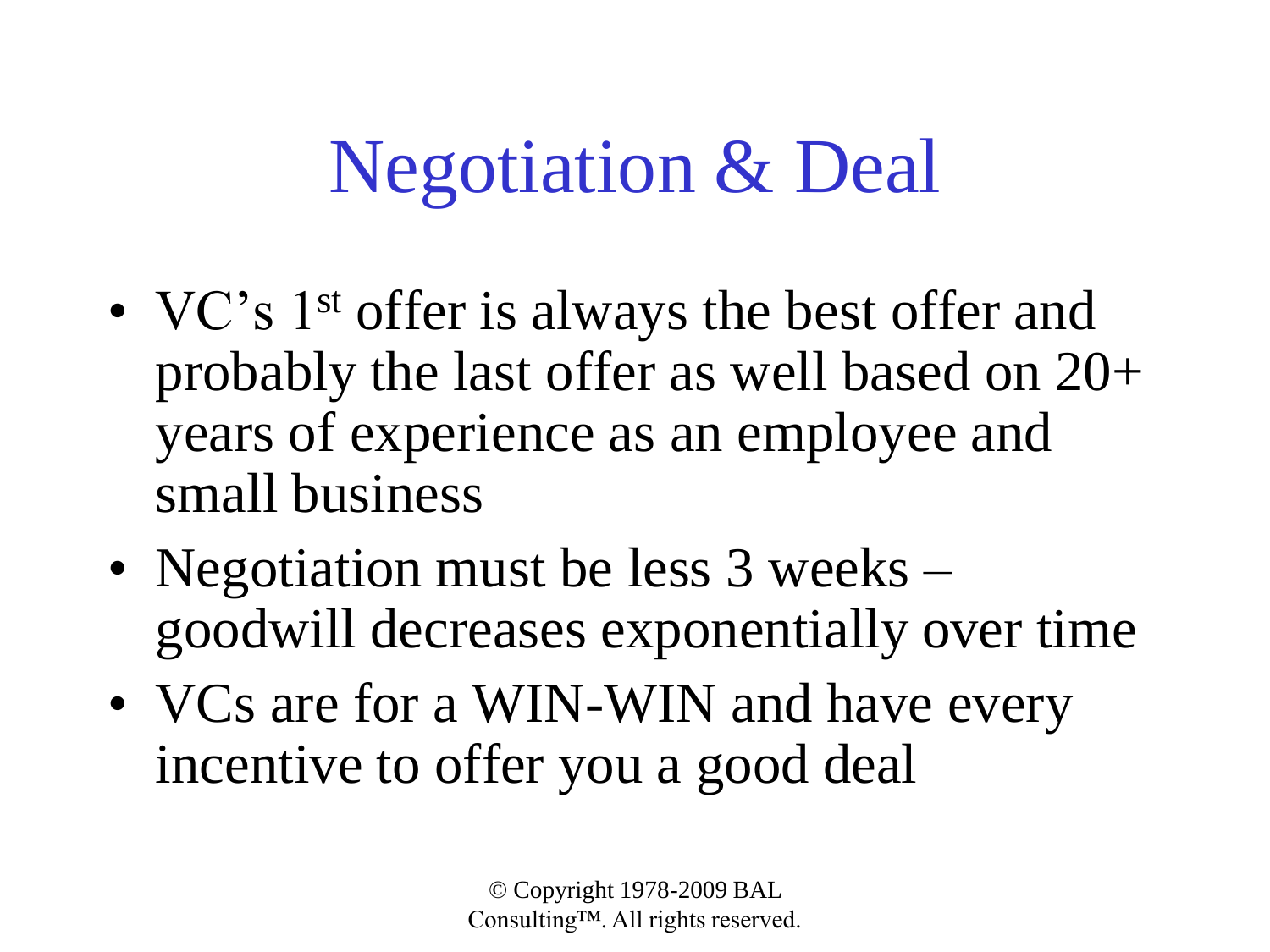# Warning Signs

- Everything centers around the CEO
- Wife & husband .. Bros .. business
- No hurt money just personal time
- 70% of investment spent in 3 months
- J curve or "hockey stick" revenue forecast
- Percent of market without milestones
- No competition, no research, no disclosure